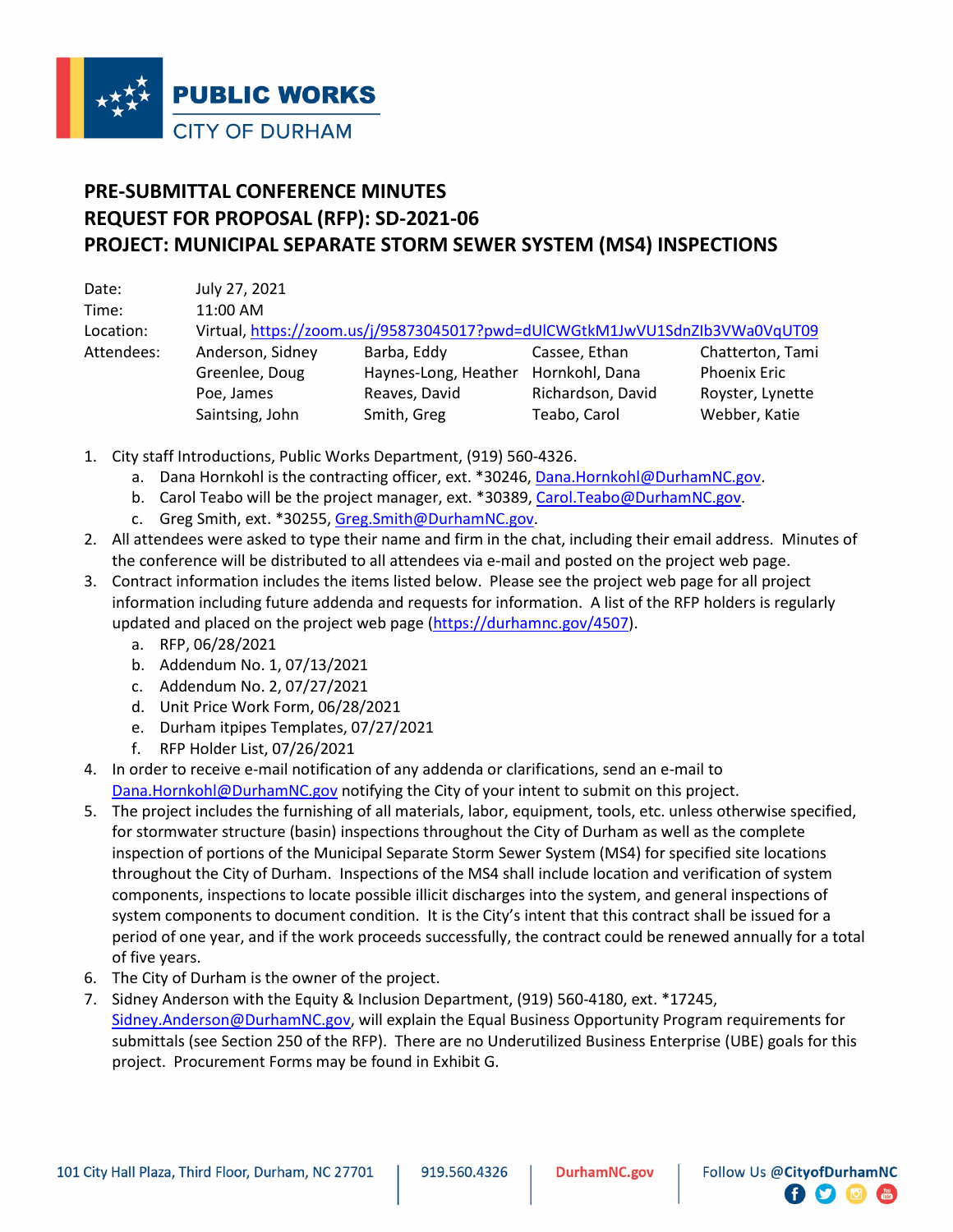Pre-Submittal Conference Minutes July 27, 2021 RFP: SD-2021-06, Project: MS4 Inspections

- 8. All submitters are required to include a completed Workforce Diversity Questionnaire (see Exhibit H of the RFP). Please complete the questionnaire in its entirety and provide additional information as directed on the form.
- 9. All submitters are required to include a record of their safety qualifications (see Exhibit J of the RFP). Please complete the form in its entirety and provide additional information as directed on the form.
- 10. Pay close attention to the Insurance Requirements (see Section 100 of the RFP). Insurance costs are incidental to the work.
- 11. A blank Excel unit price work form may be found on the project web site for inclusion in submittals. It is the submitter's responsibility to ensure all items in the unit price work form are correct.
- 12. It is anticipated that a Notice to Proceed will be issued in October of 2021.
- 13. Contract Times: 365-calendar days.
- 14. Schedule: The successful firm shall submit a schedule for performing the storm drainage structure inspections for review and approval by the City. Video inspection sites (quick response and normal response) will be identified throughout the course of the contract.
- 15. Addendum No. 1 and Addendum No. 2.
- 16. Exhibit A, MACP Standard Operating Procedure and PACP Standard Operating Procedure.
- 17. Contractor shall use the City's contract managing program, PDRX, during the execution of the contract. This software is web based and administered by the City. There is no charge to the contractor and training will be provided.
- 18. Any errors or omissions discovered in the RFP should be brought to the attention of the City in writing.
- 19. All questions or requests for information must be submitted by 5:00 PM, August 11, 2021. No addenda will be issued after August 12, 2021.
- 20. Compile submittal packages carefully. Include all of the required items. Submit packages prior to the submittal deadline, August 18, 2021 at 11 AM. The submittal deadline may be extended if there is a significant addendum issued after August 12, 2021.
- 21. Attendee Questions/Discussions including unit price work items.
	- a. Do storm drainage structures need to be cleaned before inspection? *No. At this time the City does not expect most structures to need cleaning before inspection. When cleaning is needed to perform an inspection, the contractor can note the facility ID, skip the structure, and inform the City for cleaning by City crews.*
	- b. Is the condition of the connecting pipes to be included in the storm drainage structure inspection? *Yes, the condition of the pipe connection to the structure is required, as observed from inside the structure.*
	- c. Have similar contracts been advertised in the past by the City? *Yes. These previous contracts included more pipe video inspection than structure inspection.*
	- d. Are there bid tabulations available for these past contracts? *Yes. See the project web page for links to similar contracts.*
	- e. Are all 2,700 inspections for storm drainage structures? *Yes.*
	- f. Is storm drainage pipe video inspection included? *Yes. See unit price work items no. 4 and no. 5. There is a normal response unit price work item (no. 4) and a quick response unit price work item (no. 5).*
	- g. Is confined space entry competent staff required for this work? *Yes. The range of pipe sizes included for pipe vide inspections ranges between 12-inches in diameter to large box culverts and large diameter corrugated metal pipes. Depending on the submitter's equipment, confined space entry would likely be required to secure the video inspection.*
	- h. Can the City provide maps indicating the storm drainage structures to be inspected? *Yes. The City will provide example PDF maps with grids where storm drainage structure inspections are to be performed. These example PDF maps will be provided in an addendum.*